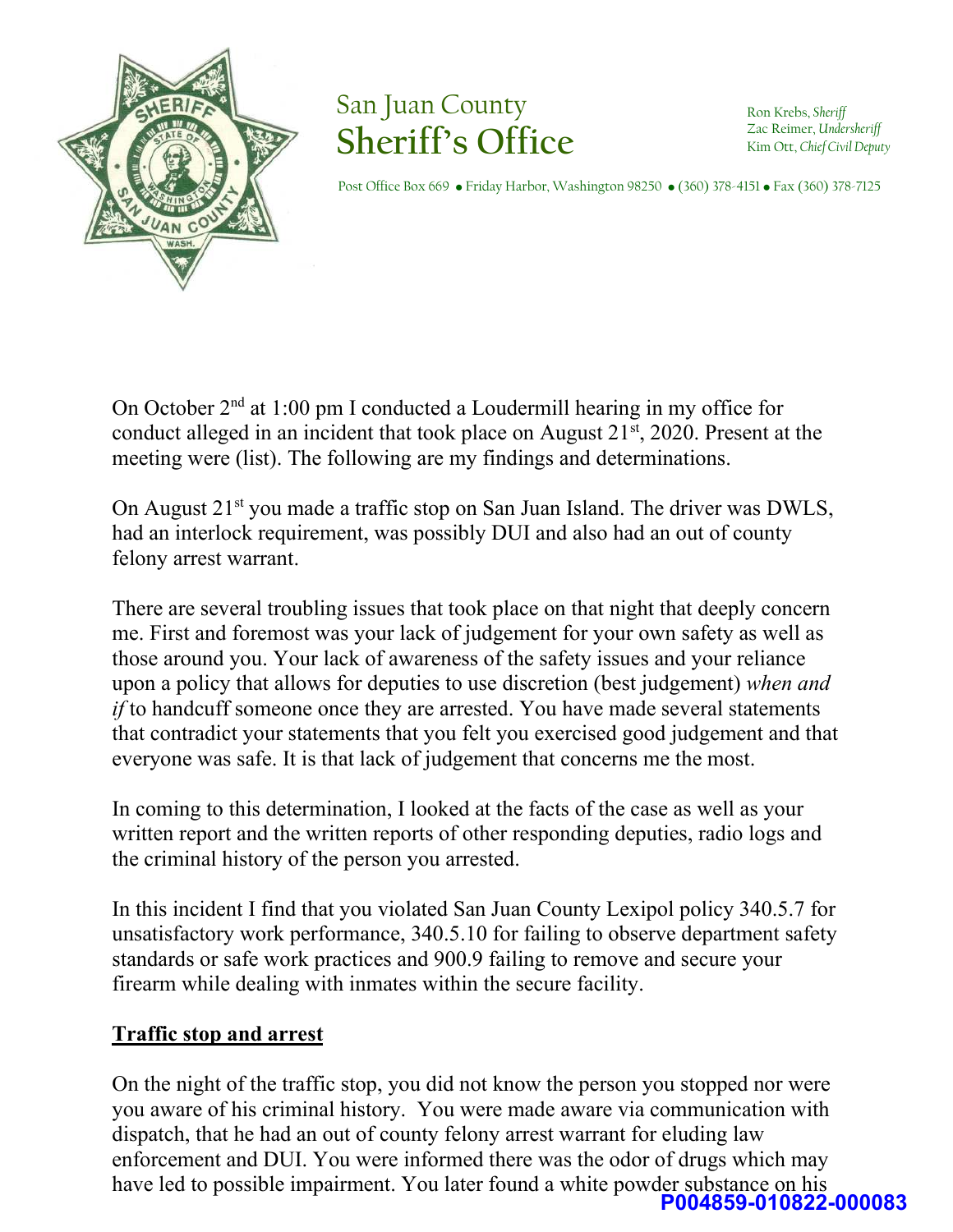person presumed to be cocaine and there was a hard-cylindrical object in his pocket that you stated you felt but could not identify which was not removed until after you transported him to the jail. Inside the subject's car, there were numerous other types of illicit drugs and paraphernalia. Based upon all the information outlined above, this should have given you a heightened sense of awareness for officer safety.

Making a traffic stop on a known drug dealer and a person who has shown to have a felony history with law enforcement is one of the most dangerous contacts law enforcement can have. On this night you stated your belief that subject was agitated because of all the law enforcement personnel on scene. However, you did not ever consider the fact that he was possibly agitated because he had a felony arrest warrant, was impaired and had a large number of illegal narcotics inside his car when you were contacting him.

You describe him as being over 6'2" and having wide shoulders and being agitated, yet you did not do the most prudent and safest thing by securing him safely in handcuffs. Furthermore you did not search him properly once you had him in handcuffs (when was he placed in handcuffs?). On this night you had 2 options to consider, either arrest him on the spot and secure him safely in the back of your patrol car or utilize the safety in numbers of your fellow deputies on scene and process him for DUI with them on scene as backup. Instead you performed a poor search, transported him to the station where you were then uncuffed him and performed another poor search of his person without the benefit of backup should you need it. You said, "Due to Christopher being over 6'2" and having wide shoulders I found doing a more thorough search at the station would be more productive."

As you wrote in your arrest report, you returned to the station and performed a more thorough search. In looking at the jail camera video of the incident you spend exactly 24 seconds in your search. (How long does a typical thorough search take?) You removed items from his front pocket and did a quick frisk of his cargo pockets. You did not remove his hat, shoes, sunglasses (?) or check his waistband area. The waistband of a person's pants is most likely to be where a weapon is stored. If this is what you conclude as a more thorough search as written in your report, that would conclude the search in the field lasted less than 24 seconds and therefore could not be a proper or even a good search.

#### **Jail and safety procedure**

Once you returned to the station with the arrestee, you removed him from handcuffs without removing your sidearm and properly stowing it. You then did a poor search and put him into the interview room. When asked during your IA interview about not securing your firearm, you said you did it because of a timeline. You stated Deputy Norton was bringing another arrested subject into the jail and that you were in a rush. Deputy Norton's prisoner was safely secured in the **P004859-010822-000084**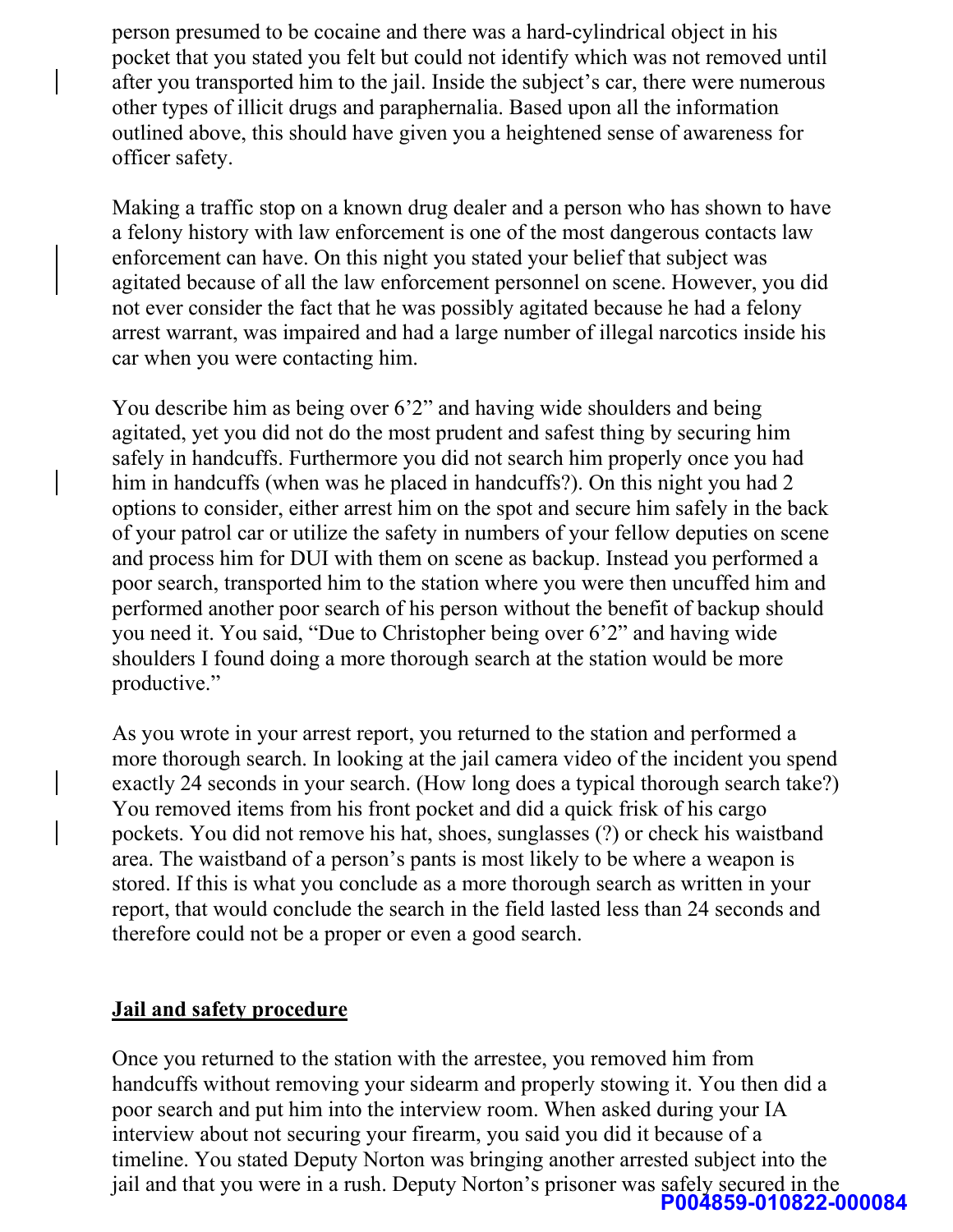back of his patrol car and could have stayed there until you were finished properly and safely securing your prisoner.

The Sheriff's Office policy is very clear on weapons and inmates. It is a practice that you have observed over your career really without issue. In your interview you agreed that you should have removed your sidearm, but, felt that you didn't have the time to do so with Deputy Norton coming in at some point with another arrestee. This is not an excuse to relax safety procedures and put not only yourself, but the inmate, your fellow deputies and dispatchers at risk of harm.

#### **Unsatisfactory work performance**

This is part of a pattern, or a symptom, of a bigger issue. Throughout your career you have struggled with numerous areas. You have a long history of unsatisfactory work performance. While I do not doubt your commitment and desire to be a law enforcement officer and your commitment to your community, your abilities that you have shown so far over your career are troubling.

On 03/02/2020 you met with Undersheriff Reimer and Sergeant Peter regarding serious concerns with your work performance. In this meeting you discussed officer safety issues, report writing issues and procedural issues. On busy scenes you struggle to be able to straighten things out when the scene gets chaotic. In dealing with this incident, during the Loudermill hearing you stated you were at a 1 when the guys were at a 10. You admit that you are a 1 to 10 type person and need to process things in order, but this profession is rarely ever 1 to 10. Scenes and calls often get chaotic and as a law enforcement officer you are relied upon to be mentally agile and bring calm to the chaos if possible.

In the past your co-workers and dispatchers have seen emotional and at times, angry, outbursts from you where they are afraid to stand up to you for fear of how you would act. These types of interactions have caused interpersonal relationship problems inside the office and these relationship problems have created an unfavorable working atmosphere between you and your team. This, unfortunately, is something that has followed you through your career. When you were working on District #2, you had problems with Deputies Distler, and later Johns and Wilsey. On San Juan there have been observed problems with your entire team currently as well as sporadically with some dispatchers.

You have a long-documented history of report writing issues. In this call, you said the subject you arrested was complaining of arm pain and that you wanted to get him out of the handcuffs to alleviate that. You also said that you didn't put it in your report. This is a critical oversight. Over your career you have struggled with report writing and often neglect to put important facts into your reports. Your reports are continually sent back for key missing components like pertinent facts, sentence structure so the report makes sense as well as determining probable cause.

#### **P004859-010822-000085**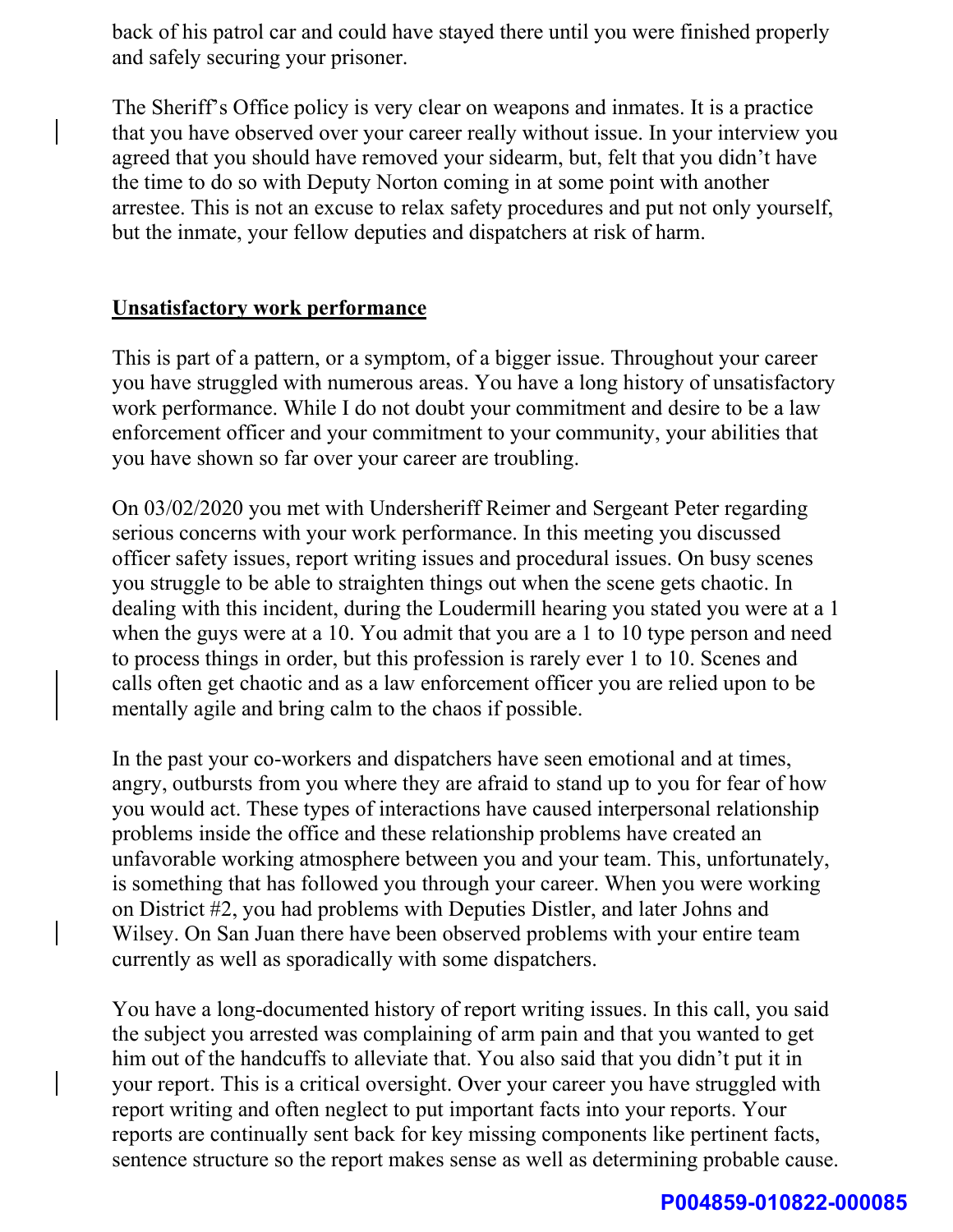On April  $4<sup>th</sup>$  2018 you wrote a PC statement for assault  $4<sup>th</sup>$  DV but did not establish probable cause. Judge Loring sent an email directly to your supervisor alerting him to the issue. Your supervisor had to read your report and do follow-up to re-write your PC statement for the courts. This is an ongoing pattern in regard to your reports where they have to be sent back for numerous spell check errors and structural issues.

During your normal course of work, you struggle with knowing the laws, knowing procedures and continually call your supervisors for direction. In the 6 month period from March  $16<sup>th</sup> 2020$  through September  $20<sup>th</sup>$  you have called your supervisors a total of 216 times. While as supervisors we want a phone call if necessary, as a law enforcement officer, you are expected to be able to handle your job on a day to day basis without constant supervision.

## **Officer Safety**

Over your career you have been written up for numerous officer safety issues. You go through periods where it is not a problem and then you go through periods where it is a major problem. Over the years you have been counseled, coached and written up on hopes of helping you solve the problem with little success. The following are some of the more recent issues we have documented.

- On 02/27/2014 you transported a 50 year old bi-polar male to Friday Harbor for a mental health evaluation. The male was later found to have multiple large edged weapons on his person by the ER staff at the hospital.
- On  $5/30/18$  you were counseled for not searching a person you arrested when it was later found by corrections that the person brought into the jail a bottle of Captain Morgan's rum and a bottle of cough syrup which was hidden from you while the arrestee was being changed out into the jail clothes.
- On  $04/14/2019$  you arrested a female for assault  $4<sup>th</sup>$  DV and malicious mischief 3rd and transported her to the jail without searching her person incident to arrest.
- On 04/21/2019 you responded to a burglary call in the Golf Course Rd. area at around 3:30am. The report was an unknown white male entered the residence and was caught by the sleeping homeowners. In route to the call, you made contact with a white male in the area and let him go. (Was this the guy?)
- On 04/23/2019 you made a traffic stop on a known male with an extensive arrest record. You did not control the driver and allowed him to exit the vehicle and move around the area while you dealt with a female subject with an arrest warrant.